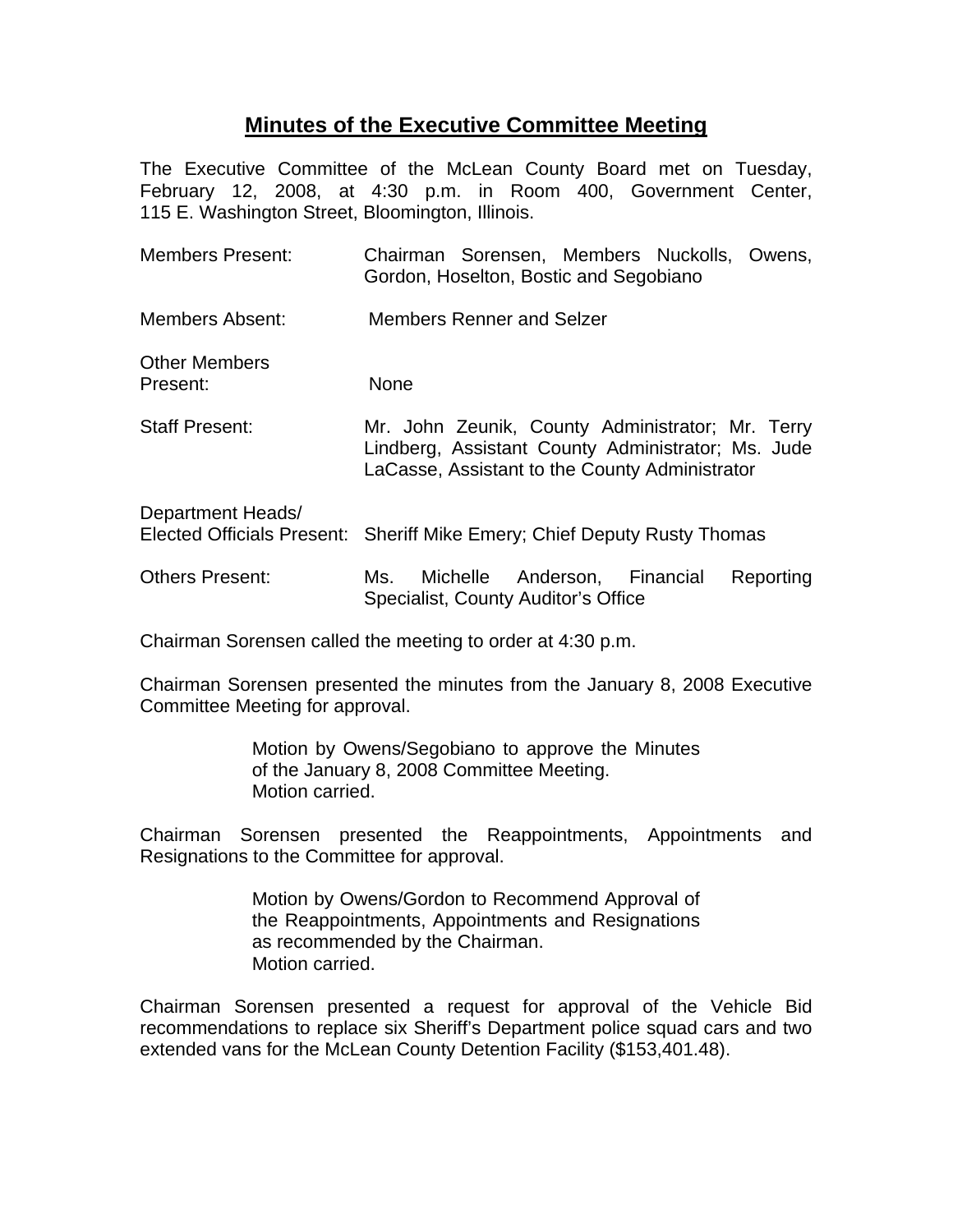Minutes of the Executive Committee February 12, 2008 Page Two

> Motion by Segobiano/Nuckolls to Recommend Approval of Vehicle Bid Recommendations to replace six Sheriff's Department Police Squad Cars and two Extended Vans for the McLean County Detention Facility (\$153,401.48) – Sheriff's Department.

Mr. Hoselton asked if any dealerships in McLean County were considered. Sheriff Emery replied that no dealerships in McLean County submitted a bid. However, Sheriff Emery advised that the vehicles will be taken to local dealerships for repairs and warranty work.

Mr. Owens asked if this bid is a State bid and, if so, aren't the vehicles usually purchased locally. Sheriff Emery responded that Landmark Ford in Springfield was chosen because their bid was more than \$1,000.00 less per vehicle than the State bid. He added that Landmark Ford also offered a total of \$3,200.00 more on the vehicles being traded in. Sheriff Emery indicated that he felt a total savings of \$4,200.00 was a significant amount.

Mr. Segobiano applauded the Sheriff on his efforts to save the County money.

Mr. Nuckolls asked if the vehicles will come police-equipped. Sheriff Emery replied that the vehicles come with the Police package minus the computer technology and emergency lights. He indicated that, in the past, the emergency lighting system was purchased through Ray O'Herron Co., Danville, for \$1,500.00 per squad car. Sheriff Emery stated that the equipment is now purchased locally from a gentleman in Towanda who provides the same equipment but at a reduced price of \$900.00 per unit. He stated that he attempts to utilize local companies whenever possible.

Mr. Gordon asked why the Crown Victoria is the squad car of choice. Sheriff Emery replied that they switched from the Chevy Impala to the Crown Victoria because it has more room to accommodate equipment and prisoners.

Chairman Sorensen called for a vote on the motion.

Motion carried.

Mr. George Gordon, Chairman, Land Use and Development Committee, reported that the Land Use and Development Committee brings no items for action to the Executive Committee.

Chairman Sorensen asked if there were any questions. Hearing none, he thanked Mr. Gordon.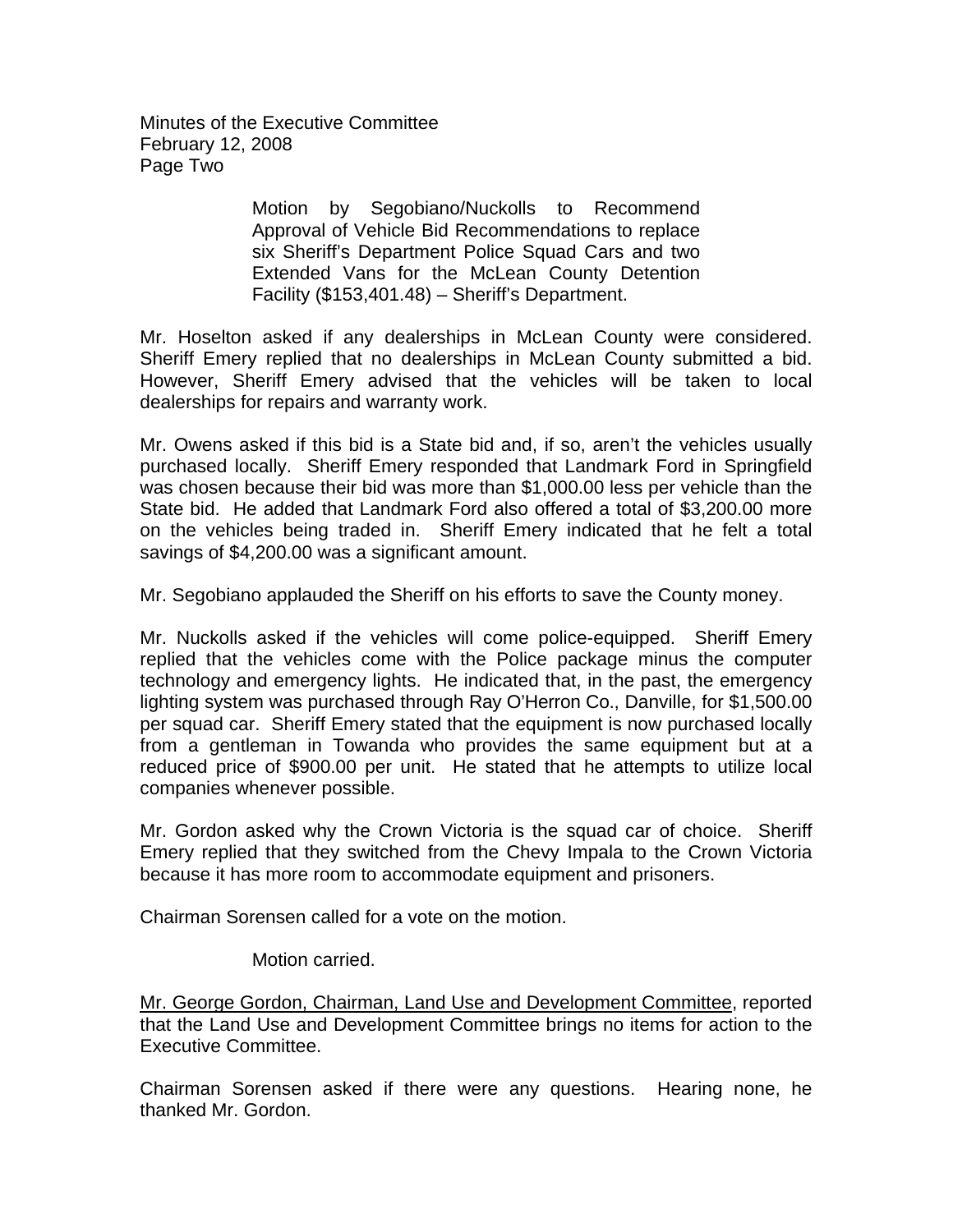Minutes of the Executive Committee February 12, 2008 Page Three

Ms. Diane Bostic, Chairman, Property Committee, reported that the Property Committee brings two items for action to the Executive Committee. Ms. Bostic presented a request for approval of an Emergency Appropriation Ordinance amending the McLean County Fiscal Year 2008 Combined Annual Appropriation and Budget Ordinance, Department of Parks and Recreation General Fund 0001, Parks and Recreation 0040. She explained that, on January 14, 2008, the COMLARA County Park Visitor Center Building experienced a catastrophic failure of its underground electrical service feed. This electrical service feed was not protected by conduit.

Ms. Bostic reported that the total cost of \$9,000.00 is approximately 37% of the Department of Parks and Recreation Fiscal Year 2008 Budget for contractual building/ grounds/equipment maintenance.

> Motion by Bostic/Hoselton to recommend approval of an Emergency Appropriation Ordinance Amending the McLean County Fiscal Year 2008 Combined Annual Appropriation and Budget Ordinance, Department of Parks and Recreation General Fund 0001, Parks and Recreation 0040 for COMLARA County Park Visitor Center Electrical Service Feed – Parks and Recreation. Motion carried.

Ms. Bostic presented a request for approval of an Emergency Appropriation Ordinance amending the McLean County Fiscal Year 2008 Combined Annual Appropriation and Budget Ordinance, General Fund 0001, Facilities Management Department 0041, Health Department Building 0046 (for a new HVAC Energy Management Control System) – Facilities Management.

> Motion by Bostic/Segobiano to recommend approval of an Emergency Appropriation Ordinance Amending the McLean County Fiscal Year 2008 Combined Annual Appropriation and Budget Ordinance General Fund 0001, Facilities Management Department 0041, Health Department Building 0046 – Facilities Management. Motion carried.

Ms. Bostic advised that the Property Committee recommended approval of the bid submitted by Otto Baum for the Phase II renovation of the Old Courthouse. She added that the architect, Wiss, Janney, Elstner Associates ("WJE), was pleased that Otto Baum is being recommended for approval.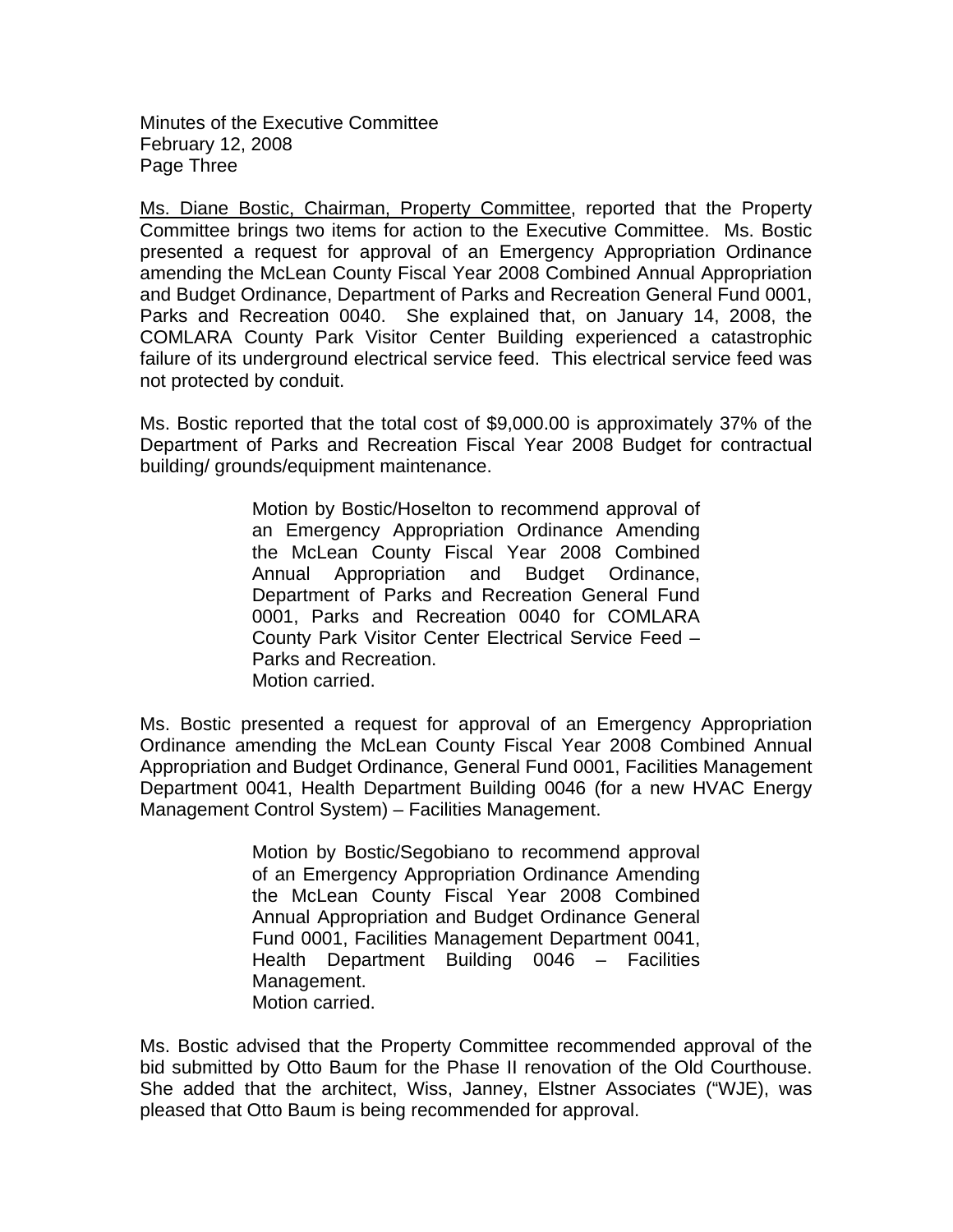Minutes of the Executive Committee February 12, 2008 Page Four

Ms. Bostic stated that, since the bid came in under the allotted budget, it was possible to add some of the "alternates" that were not part of the bid.

Ms. Bostic indicated that construction is expected to be completed in 200 days.

Mr. Hoselton asked what is the \$1,750,000.00 figure. Ms. Bostic replied that this is the figure that was budgeted for the Phase II project. She noted that WJE prioritized what they could do for that amount of money. The bid came in at \$776,300.00, making it possible to add some of the alternate projects. Ms. Bostic noted that there is quit a bit of money in the contingency fund that will probably not be spent and will be carried over to the next phase.

Chairman Sorensen asked if there were any additional questions. Hearing none, he thanked Ms. Bostic.

Mr. Stan Hoselton, Chairman, Transportation Committee, reported that the Transportation Committee brings no items for action to the Executive Committee. He pointed out that there are several items to be presented to the Board.

Mr. Segobiano expressed concern about an article in *The Pantagraph* regarding the fact that only one bid was received for the traffic signals that will be installed on Towanda Barnes Road and Oakland Avenue. He suggested that single bids should be denied and that multiple bids should be encouraged. Mr. Hoselton replied that the Transportation Committee has not yet recommended approval for the project. Mr. Zeunik advised that this will come to the Transportation Committee next month.

Mr. Segobiano recommended that the Transportation Committee seek additional bids for this project. Mr. Hoselton replied that he will thoroughly evaluate the project.

Mr. Nuckolls asked if the newspaper article referred to the City of Bloomington's bid for the traffic signals. Mr. Zeunik replied that the installation of traffic signals at Towanda Barnes Road and Oakland Avenue is a joint project between the City of Bloomington and McLean County. He noted that this project will come to the Transportation Committee in March for review and approval. Mr. Zeunik stated that the project is a 50-50 joint split on the work, because Towanda Barnes Road is a County Road and Oakland Avenue is now a City of Bloomington road.

Mr. Nuckolls asked if the Committee has to approve the single bid. Mr. Zeunik replied that the Committee has not yet seen the proposal.

Chairman Sorensen asked if there were any further questions or comments. Hearing none, he thanked Mr. Hoselton.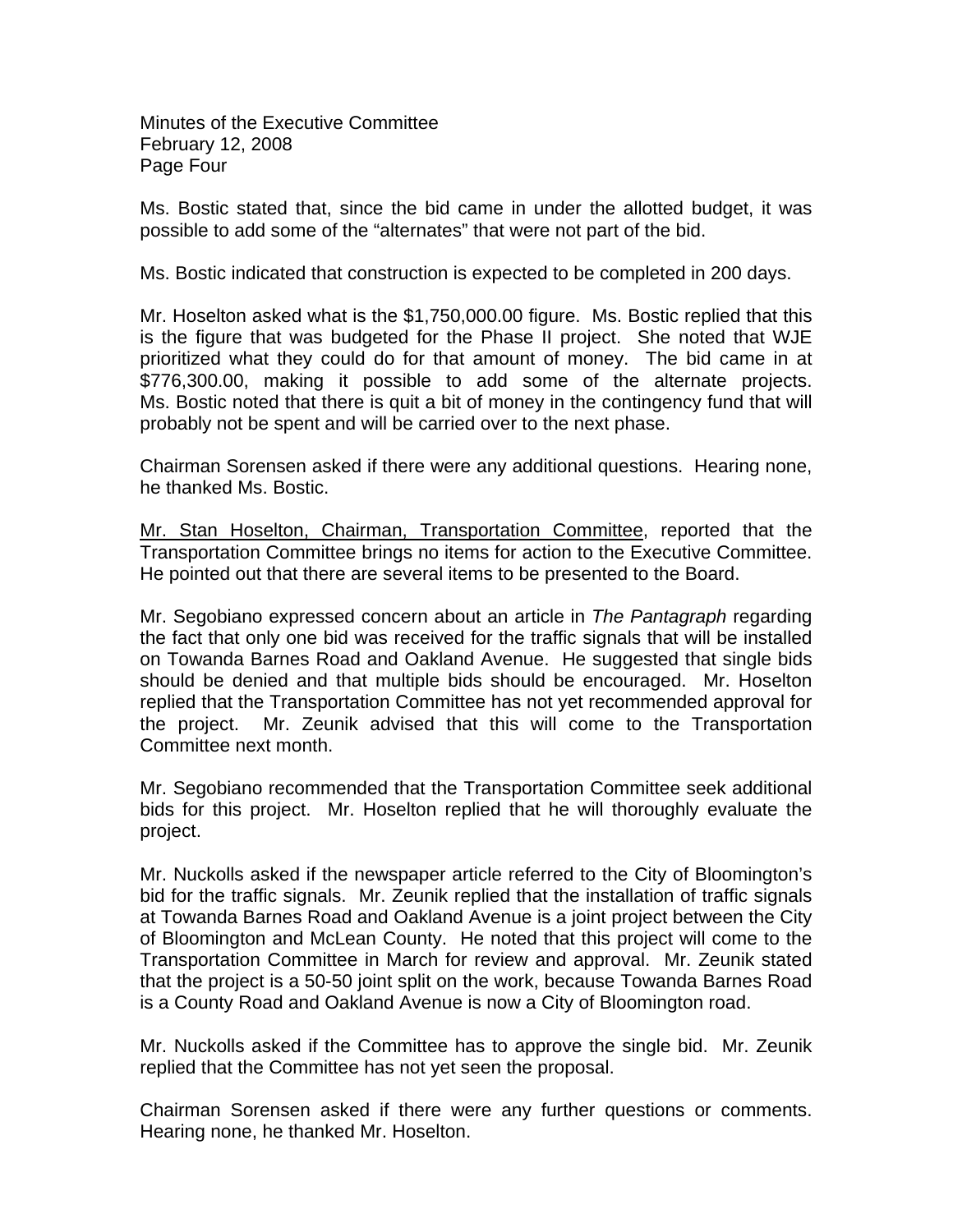Minutes of the Executive Committee February 12, 2008 Page Five

Mr. Ben Owens, Vice Chairman, Finance Committee, reported that the Finance Committee brings several items for action to the Executive Committee. He presented a request for approval of an ordinance of the McLean County Board amending the 2008 Combined Annual Budget and Appropriation Ordinance.

> Motion by Owens//Bostic to Recommend Approval of an Ordinance of the McLean County Board Amending the 2008 Combined Annual Budget and Appropriation Ordinance – County Auditor. Motion carried.

Mr. Owens presented a request for approval of an Ordinance transferring monies from the County General Fund 0001 to the F.I.C.A./Social Security Fund 0130 and the I.M.R.F. Fund 0131, Fiscal Year 2008 – County Administrator's Office.

> Motion by Owens/Bostic to Recommend Approval of an Ordinance transferring monies from the County General Fund 0001 to the F.I.C.A./Social Security Fund 0130 and the I.M.R.F. Fund 0131, Fiscal Year 2008 – County Administrator's Office. Motion carried.

Mr. Owens presented a request for approval of a Resolution transferring monies from the Working Cash Fund 0002 to the Children's Advocacy Center Fund 0129 and the Tort Judgment Fund 0135, Fiscal Year 2008 – County Administrator's Office.

Mr. Hoselton asked for an explanation of Tort Judgment. Mr. Zeunik explained that Tort Judgment is the Risk Management Fund that covers all of the County's insurance coverage and the cost of the two Civil Attorneys who represent the County in matters involving civil litigation.

> Motion by Owens/Gordon to Recommend Approval of a Resolution transferring monies from the Working Cash Fund 0002 to the Children's Advocacy Center Fund 0129 and the Tort Judgment Fund 0135, Fiscal Year 2008 – County Administrator's Office Motion carried.

Mr. Owens presented a request for approval of an Ordinance transferring monies from the Health Department Fund 0112 to the Persons with Developmental Disabilities Fund 0110, Fiscal Year 2008 – County Administrator's Office.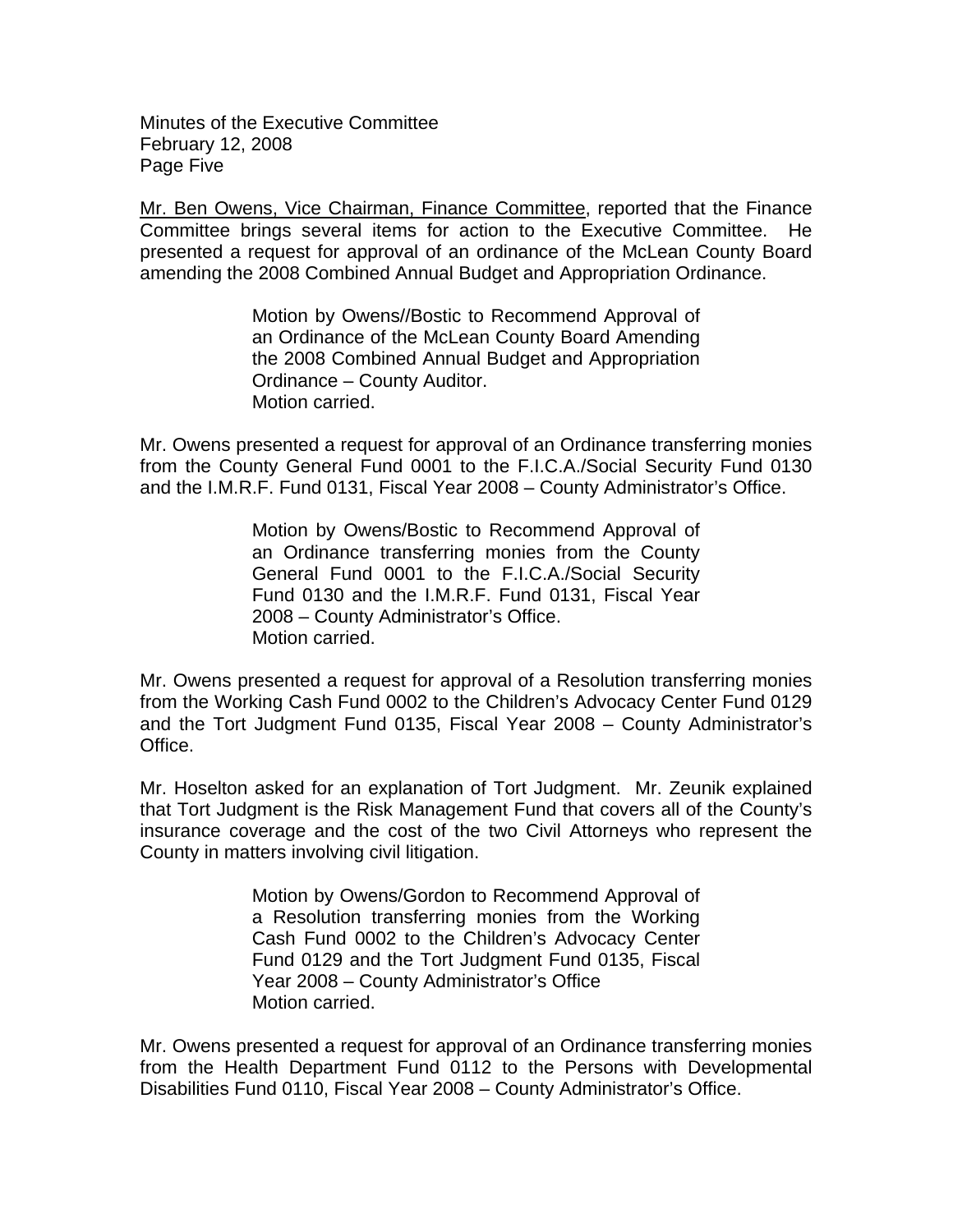Minutes of the Executive Committee February 12, 2008 Page Six

> Motion by Owens/Bostic to Recommend Approval of an Ordinance transferring monies from the Health Department Fund 0112 to the Persons with Developmental Disabilities Fund 0110, Fiscal Year 2008 – County Administrator's Office. Motion carried.

Mr. Owens presented a request for approval of an Ordinance transferring monies from the Bridge Matching Fund 0121 to the County Matching Fund 0122, Fiscal Year 2008 – County Administrator's Office.

> Motion by Owens/Hoselton to Recommend Approval of an Ordinance transferring monies from the Bridge Matching Fund 0121 to the County Matching Fund 0122, Fiscal Year 2008 – County Administrator's Office. Motion carried.

Mr. Owens advised that the Finance Committee also has a few items to be presented to the Board.

Chairman Sorensen asked if there were any questions or comments. Hearing none, he thanked Mr. Owens.

Mr. Bob Nuckolls, Vice Chairman, Justice Committee, reported that the Justice Committee brings no items for action to the Executive Committee.

Chairman Sorensen asked if there were any questions or comments. Hearing none, he thanked Mr. Nuckolls.

Mr. John Zeunik, County Administrator, informed the Committee that there will be a Public Information Meeting tonight at 6:30 p.m. at Normal Community High School for the Eastside Highway Corridor Study. This is a stakeholders meeting and all members of the public are invited to attend. Mr. Zeunik stated that the Purpose and Needs Statement and the preliminary corridors will be reviewed at the meeting.

Mr. Zeunik indicated that all Board members should have received, in their mailboxes, an invitation to the graduation for Drug Court, which is Thursday, February 14 at 4:30 p.m. in Courtroom 5A. He noted that three individuals have completed the course of treatment and will graduate on Thursday.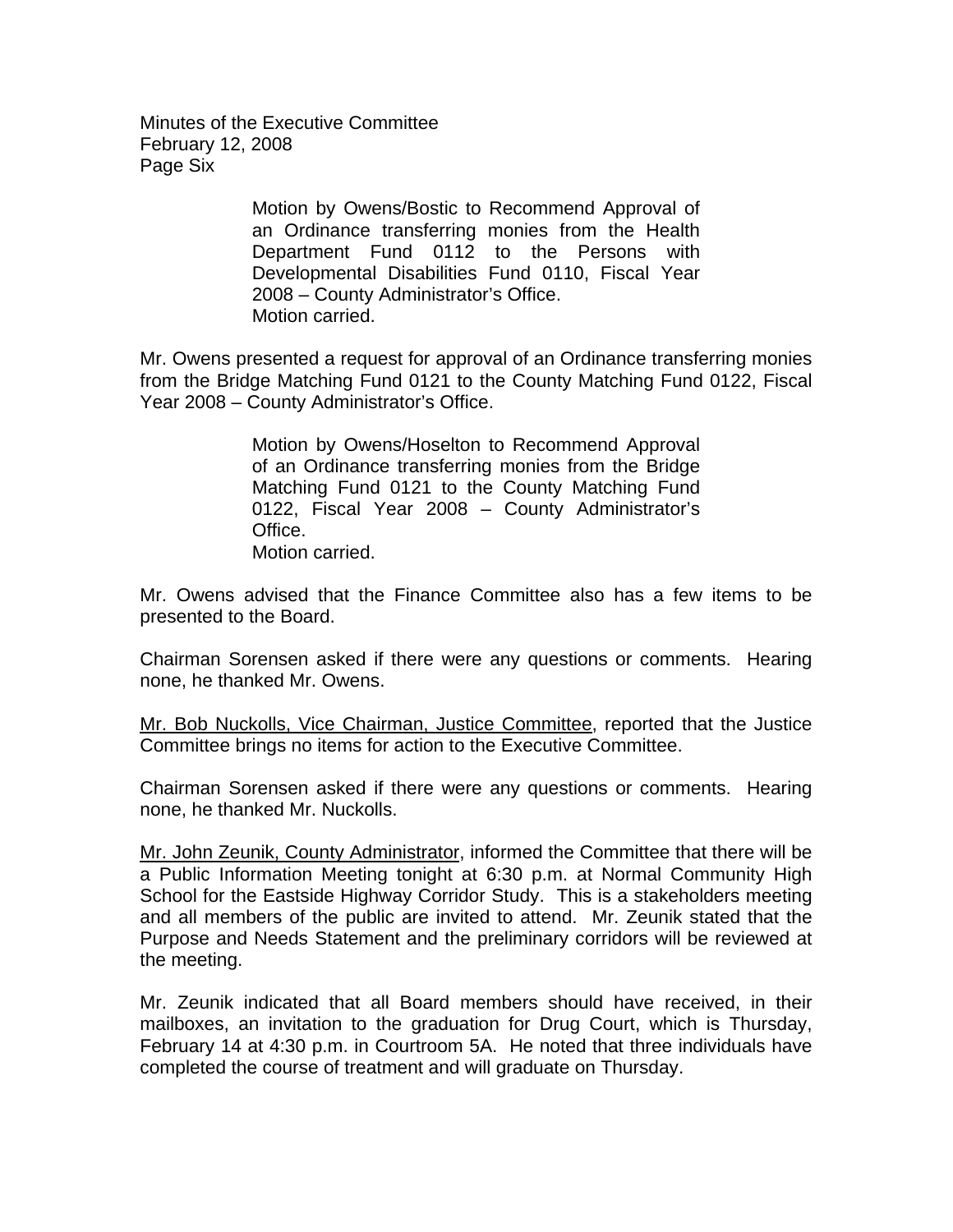Minutes of the Executive Committee February 12, 2008 Page Seven

Mr. Nuckolls asked how long does it take to complete the process. Mr. Zeunik replied that the program takes 18 months to complete.

Mr. Segobiano commented that he recently met with the Sheriff and the Chief Deputy who indicated that they are excited about the Drug Court program.

Mr. Gordon asked how many candidates are eligible for the program. Mr. Zeunik replied that there are 31 individuals in the Drug Court Program. He noted that the program can handle a maximum of 40 individuals at one time.

Chairman Sorensen asked if there was any other business and communication.

Mr. Segobiano stated that the County Board members make decisions based on information that is provided to them. He reminded the Committee that the decision to sell the McBarnes Building was based on advice they received that the expense of relocating the elevator to allow access to the third floor would be prohibitive. Mr. Segobiano stated that he recently had a meeting at the McBarnes Building. He noted that a new large capacity elevator was placed in the same location as the old elevator. Mr. Segobiano informed the Committee that the building was beautiful. He expressed his belief that the County would have and should have kept the building had they known that the elevator did not have to be relocated. Mr. Segobiano expressed regret that the County Board was not able to make a more informed decision when they voted to sell the McBarnes Building.

There was a brief discussion on the advisability of keeping the McBarnes Building versus purchasing the Government Center Building.

Chairman Sorensen asked if there was any further discussion. Hearing none, Chairman Sorensen presented the final December 31, 2007 bills as recommended and transmitted by the County Auditor for payment. The Fund Total for the month is \$47,112.09 with the Prepaid Total the same.

Chairman Sorensen also presented the January 31, 2008 bills as recommended and transmitted by the County Auditor for payment. The Fund Total is \$368,746.27 and the Prepaid Total is the same.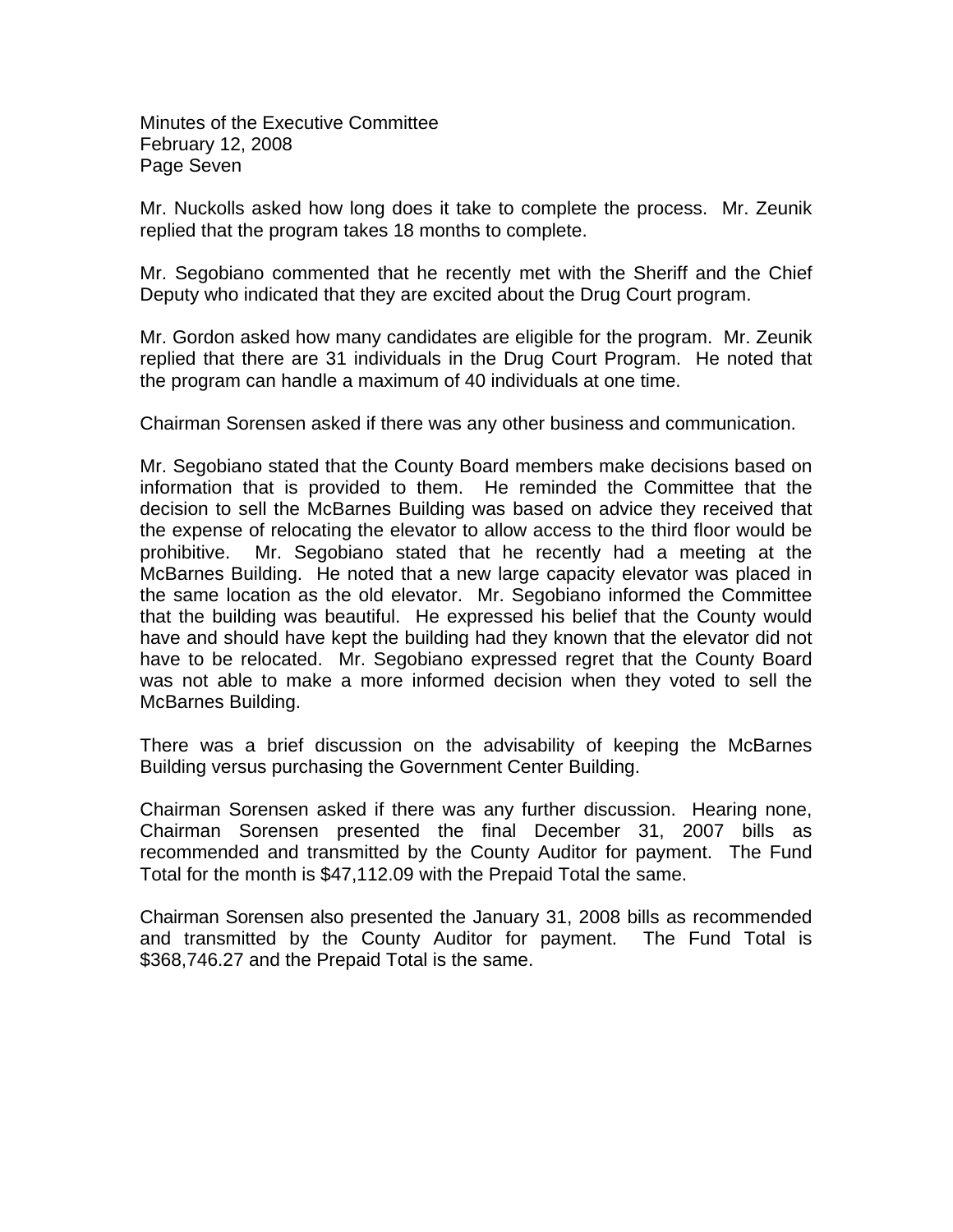Minutes of the Executive Committee February 12, 2008 Page Eight

> Motion by Owens/Gordon to approve the Executive Committee bills for December 31, 2007 and January 31, 2008 as presented to the Committee by the County Auditor. Motion carried.